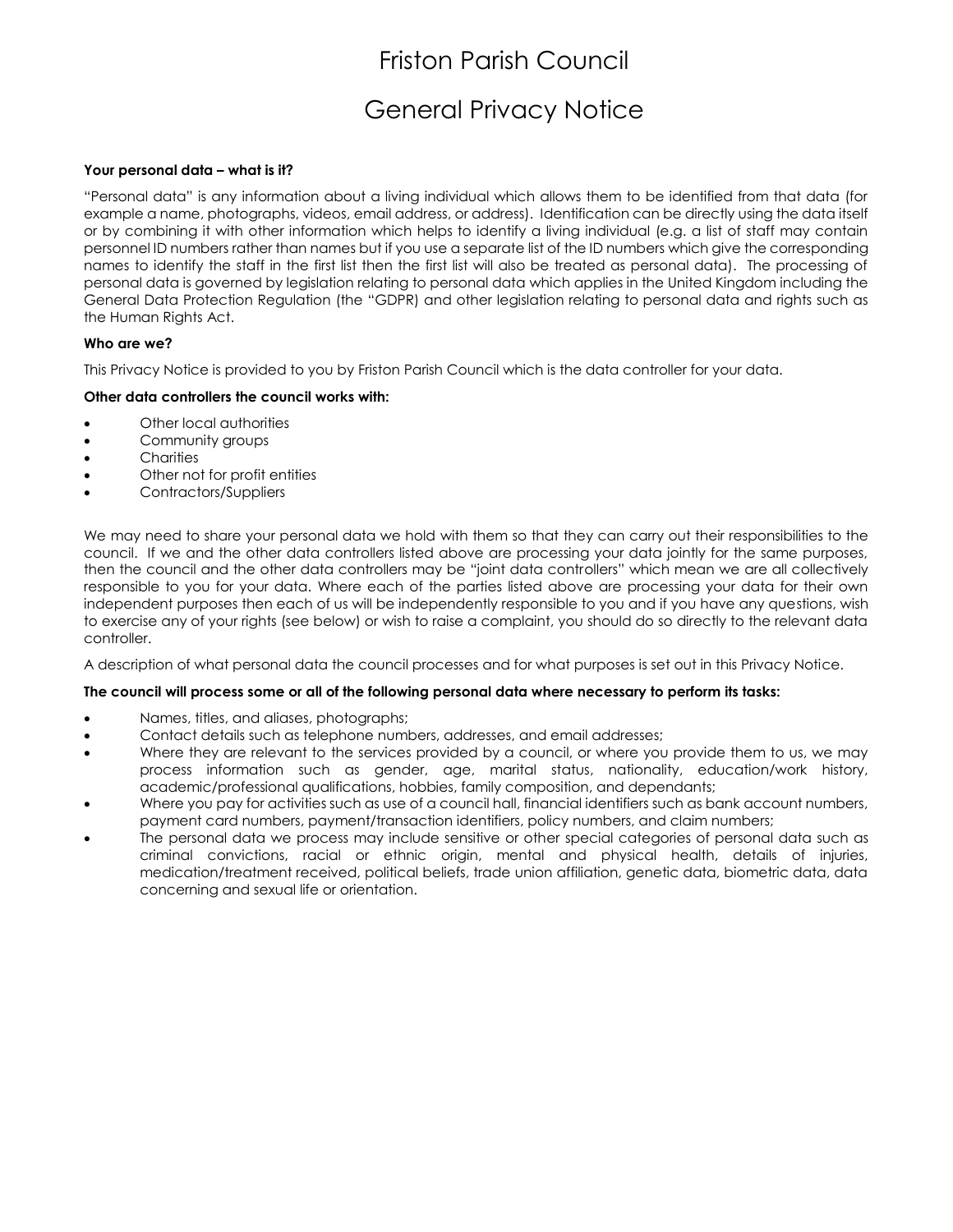## General Privacy Notice

#### **How we use sensitive personal data**

- We may process sensitive personal data including, as appropriate:
	- information about your physical or mental health or condition in order to monitor sick leave and take decisions on your fitness for work;
	- your racial or ethnic origin or religious or similar information in order to monitor compliance with equal opportunities legislation;
	- in order to comply with legal requirements and obligations to third parties.
- These types of data are described in the GDPR as "Special categories of data" and require higher levels of protection. We need to have further justification for collecting, storing and using this type of personal data.
- We may process special categories of personal data in the following circumstances:
	- In limited circumstances, with your explicit written consent.
	- Where we need to carry out our legal obligations.
	- Where it is needed in the public interest.
- Less commonly, we may process this type of personal data where it is needed in relation to legal claims or where it is needed to protect your interests (or someone else's interests) and you are not capable of giving your consent, or where you have already made the information public.

#### **Do we need your consent to process your sensitive personal data?**

 In limited circumstances, we may approach you for your written consent to allow us to process certain sensitive personal data. If we do so, we will provide you with full details of the personal data that we would like and the reason we need it, so that you can carefully consider whether you wish to consent.

#### **The council will comply with data protection law. This says that the personal data we hold about you must be:**

- Used lawfully, fairly and in a transparent way.
- Collected only for valid purposes that we have clearly explained to you and not used in any way that is incompatible with those purposes.
- Relevant to the purposes we have told you about and limited only to those purposes.
- Accurate and kept up to date.
- Kept only as long as necessary for the purposes we have told you about.
- Kept and destroyed securely including ensuring that appropriate technical and security measures are in place to protect your personal data to protect personal data from loss, misuse, unauthorised access and disclosure.

#### **We use your personal data for some or all of the following purposes:**

- To deliver public services including to understand your needs to provide the services that you request and to understand what we can do for you and inform you of other relevant services;
- To confirm your identity to provide some services;
- To contact you by post, email, telephone or using social media (e.g., Facebook, Twitter, WhatsApp);
- To help us to build up a picture of how we are performing;
- To prevent and detect fraud and corruption in the use of public funds and where necessary for the law enforcement functions;
- To enable us to meet all legal and statutory obligations and powers including any delegated functions;
- To carry out comprehensive safeguarding procedures (including due diligence and complaints handling) in accordance with best safeguarding practice from time to time with the aim of ensuring that all children and adults-at-risk are provided with safe environments and generally as necessary to protect individuals from harm or injury;
- To promote the interests of the council;
- To maintain our own accounts and records;
- To seek your views, opinions or comments;
- To notify you of changes to our facilities, services, events and staff, councillors and other role holders;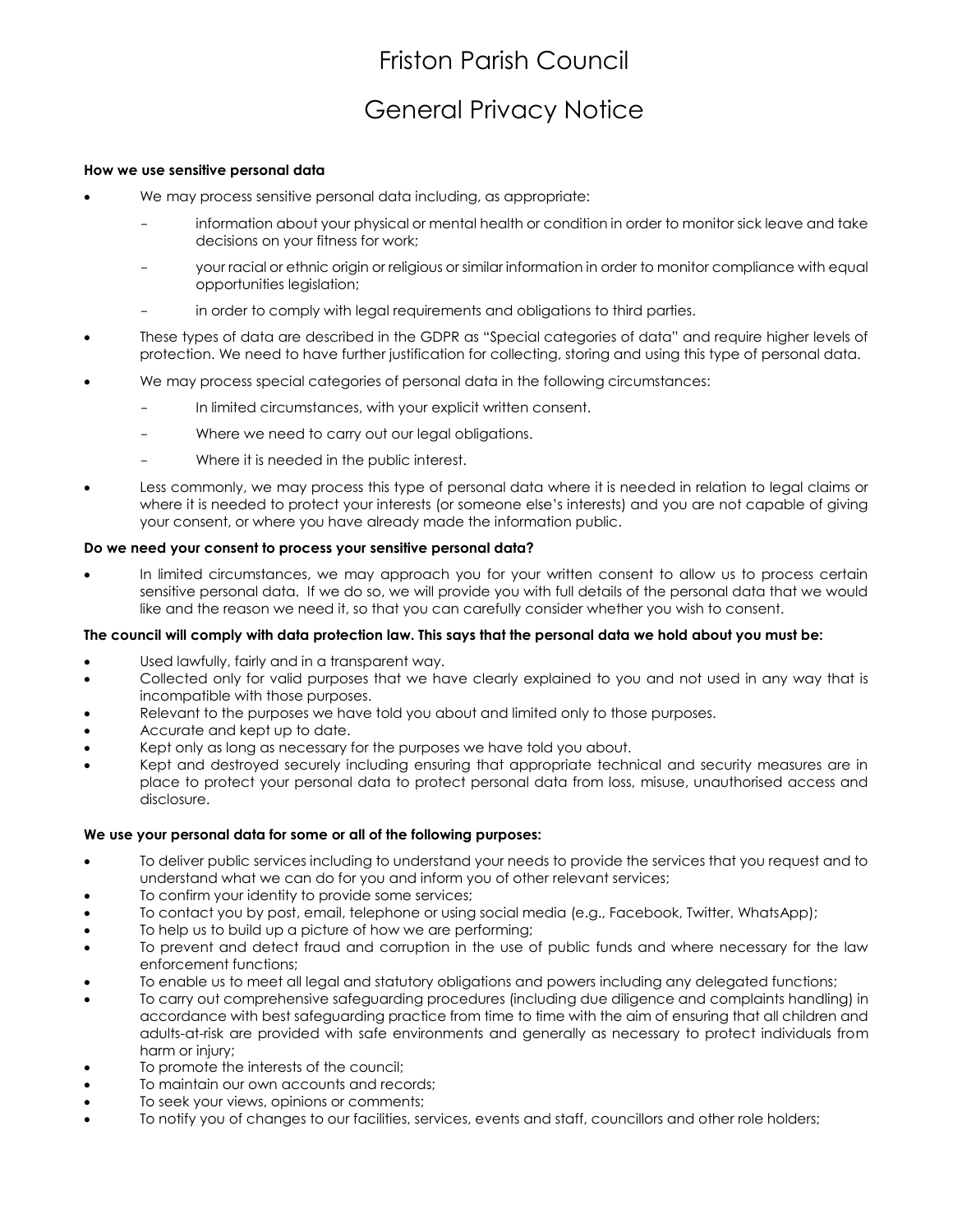## General Privacy Notice

- To send you communications which you have requested and that may be of interest to you. These may include information about campaigns, appeals, other new projects or initiatives;
- To process relevant financial transactions including grants and payments for goods and services supplied to the council
- To allow the statistical analysis of data so we can plan the provision of services.

Our processing may also include the use of CCTV systems for the prevention and prosecution of crime.

## **What is the legal basis for processing your personal data?**

The council is a public authority and has certain powers and obligations. Most of your personal data is processed for compliance with a legal obligation which includes the discharge of the council's statutory functions and powers. Sometimes when exercising these powers or duties it is necessary to process personal data of residents or people using the council's services. We will always take into account your interests and rights. This Privacy Notice sets out your rights and the council's obligations to you.

We may process personal data if it is necessary for the performance of a contract with you, or to take steps to enter into a contract. An example of this would be processing your data in connection with the use of sports facilities, or the acceptance of an allotment garden tenancy

Sometimes the use of your personal data requires your consent. We will first obtain your consent to that use.

## **Sharing your personal data**

This section provides information about the third parties with whom the council may share your personal data. These third parties have an obligation to put in place appropriate security measures and will be responsible to you directly for the manner in which they process and protect your personal data. It is likely that we will need to share your data with some or all of the following (but only where necessary):

- The data controllers listed above under the heading "Other data controllers the council works with";
- Our agents, suppliers and contractors. For example, we may ask a commercial provider to publish or distribute newsletters on our behalf, or to maintain our database software;
- On occasion, other local authorities or not for profit bodies with which we are carrying out joint ventures e.g. in relation to facilities or events for the community.

#### **How long do we keep your personal data?**

We will keep some records permanently if we are legally required to do so. We may keep some other records for an extended period of time. For example, it is currently best practice to keep financial records for a minimum period of 8 years to support HMRC audits or provide tax information. We may have legal obligations to retain some data in connection with our statutory obligations as a public authority. The council is permitted to retain data in order to defend or pursue claims. In some cases, the law imposes a time limit for such claims (for example 3 years for personal injury claims or 6 years for contract claims). We will retain some personal data for this purpose as long as we believe it is necessary to be able to defend or pursue a claim. In general, we will endeavour to keep data only for as long as we need it. This means that we will delete it when it is no longer needed.

#### **Your rights and your personal data**

You have the following rights with respect to your personal data:

When exercising any of the rights listed below, in order to process your request, we may need to verify your identity for your security. In such cases we will need you to respond with proof of your identity before you can exercise these rights.

#### *1) The right to access personal data we hold on you*

- At any point you can contact us to request the personal data we hold on you as well as why we have that personal data, who has access to the personal data and where we obtained the personal data from. Once we have received your request we will respond within one month.
- There are no fees or charges for the first request but additional requests for the same personal data or requests which are manifestly unfounded or excessive may be subject to an administrative fee.